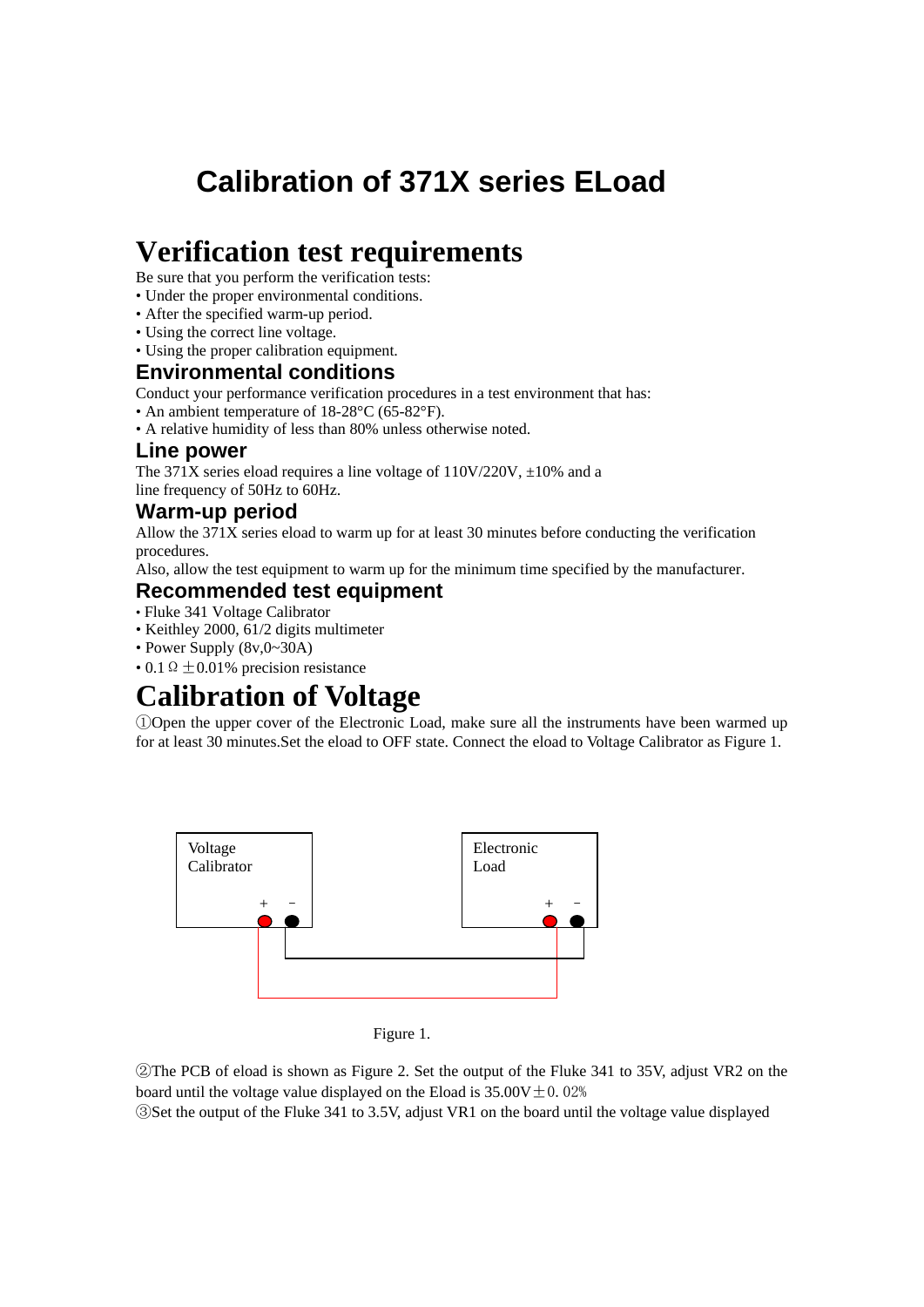

Figure 2.

on the Eload is  $3.500V \pm 0.02%$ 

④ Set the output of the Fluke 341 to 350V, adjust VR3 on the board until the voltage value displayed on the Eload is  $350.00V \pm 0.02%$ 

# **Calibration of Current**

①Make the connection as Figure 3.





②Set I=0A. Set Eload ON. Adjust VR4 on the board until the voltage value displayed on the Multimeter is between 0.01mV~0.02mV.